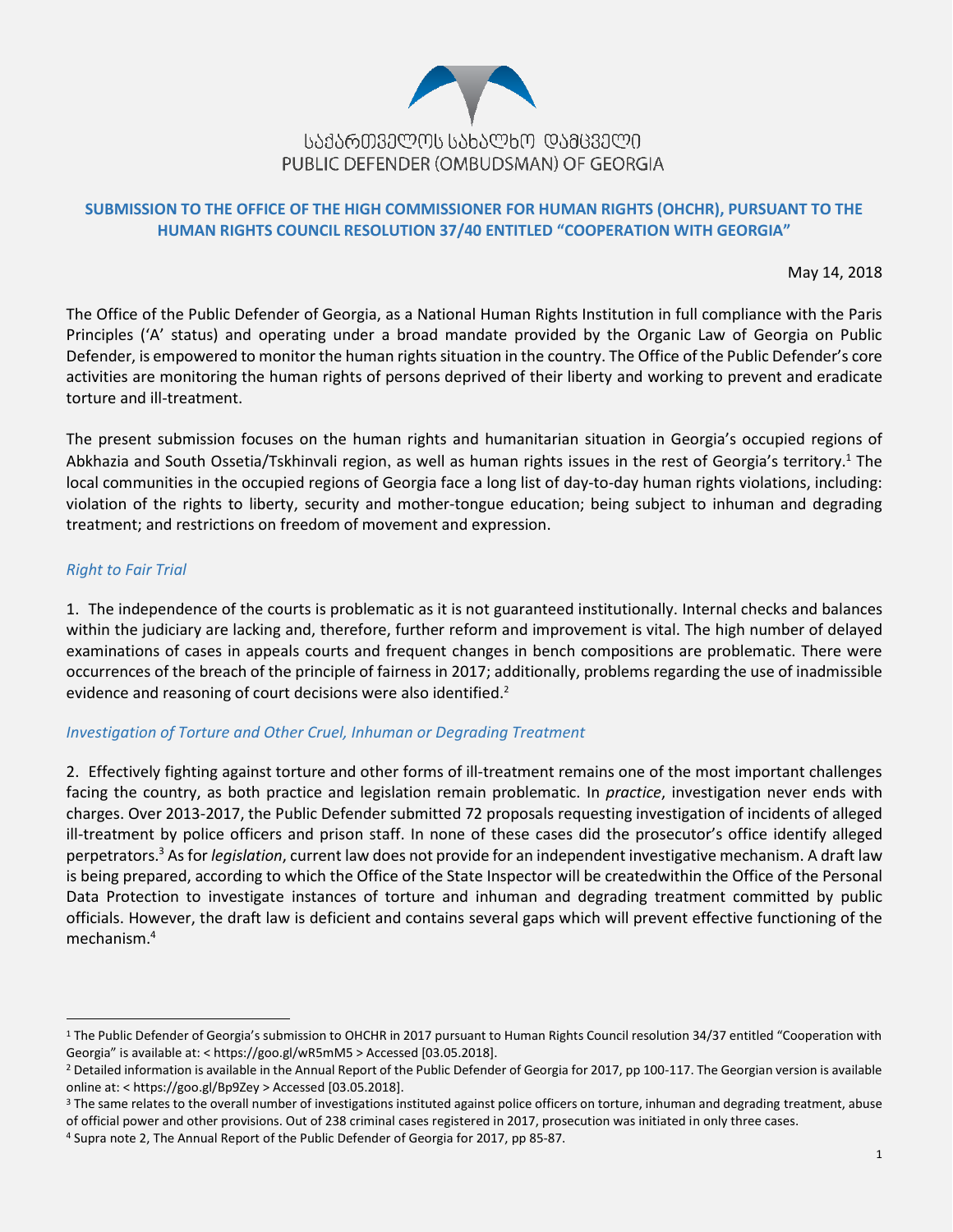#### *Social Economic Rights in Georgia*

3. Workplace safety remained a pressing issue during the reporting period. Workplace accidents occurring in 2017 resulted in the deaths of 47 individuals and the injuries of 106 others. However, adoption of the Law of Georgia on Occupational Safety, which introduces a mechanism to enforce obligations related to workplace safety, shall be assessed as a step forward. The Public Defender welcomes the supervisory body being given authority to impose sanctions in cases when violations are detected. However, a problem remains in the extension of the law to cover work that is hard, harmful and dangerous. Moreover, the supervisory body lacks a mandate covering unconditional access to employers.

4. During the reporting period, the Office of the Public Defender was regularly approached by persons who claimed to be denied a subsistence allowance. These persons often argued that their rating points had been increased without any change in their socio-economic situation. It should be noted that these persons perceived the procedure to be vague and questionable. The analysis of applications yields the impression that the current methodology for assessing the socio-economic situation of families does not allow for accurate identification of vulnerable groups. Moreover, some of the data unreasonably increases the beneficiaries' rating points. The lack of realization of the right to adequate housing is a systemic problem that remains unabated from year to year. In particular, the following problems have been identified in recent years: a deficient legislative framework; limited budgetary and infrastructural resources; a lack of uniform and municipality databases; a lack of support programmes for persons held in shelters; and low awareness about rights.

## *Combating Discrimination*

5. In 2017, the Public Defender considered 162 newly-submitted cases alleging discrimination. Of those cases, discrimination or incitement to discrimination was established in 26 of them, while 113 cases were terminated on various legal grounds.<sup>5</sup> The largest share of the complaints concerned alleged discrimination on the grounds of: disability (11%); gender (9%); ethnicity (9%); differing opinion (9%); religion (7%); sexual orientation and gender identity (7%); citizenship (3%); and political opinion (3%). The most vulnerable groups in terms of realization of the right to equality remain women, persons with disabilities, children, representatives of the LGBT+ community and religious minorities. Discrimination is most frequently alleged in the area of pre-contractual and labor relationships. Discrimination has also proved to be a problem in the process of receiving social benefits.

6. Realization of the right to equality remains a challenge in Georgia. Insufficient legislative guarantees, harmful opinions deeply rooted in society and the lack of state-imposed measures to ensure equality impede the effective enforcement of existing regulations. To eliminate shortcomings in the legislation, the Public Defender of Georgia submitted its so-called "first wave draft amendments" to the parliament in 2015.<sup>6</sup> These amendments were designed to improve the mechanism for enforcing the antidiscrimination law in the private sector and to extend the term for filing complaints with courts on alleged cases of discrimination. These amendments would, in turn, positively impact the effectiveness of the Public Defender as an institution protecting equality. The timely adoption of amendments is crucial, especially considering that discrimination is a frequent phenomenon in the private sector.<sup>7</sup> Moreover, the current law does not acknowledge *harassment, sexual harassment* and *denial of reasonable accommodation* as forms of discrimination.

## *Gender Equality and Combating Domestic Violence*

 $\overline{a}$ 

7. As in previous years, women's participation in cabinet positions remains low for 2018: only three ministers out of 14 are women. While women comprise the majority of employees at the ministries, their share of managerial positions

<sup>&</sup>lt;sup>5</sup> A number of cases were terminated because discrimination was not established; some cases were terminated because the complainants filed complaints with a court; other cases were terminated because defendants represented by physical/legal persons in private law failed to provide relevant information requested by the Public Defender.

<sup>6</sup> A public statement of the Public Defender of Georgia: < https://goo.gl/f4gxpT > Accessed [03.05.2018].

 $^7$  As many as 26 percent of complainants claim that they were discriminated against by physical and legal entities in private law.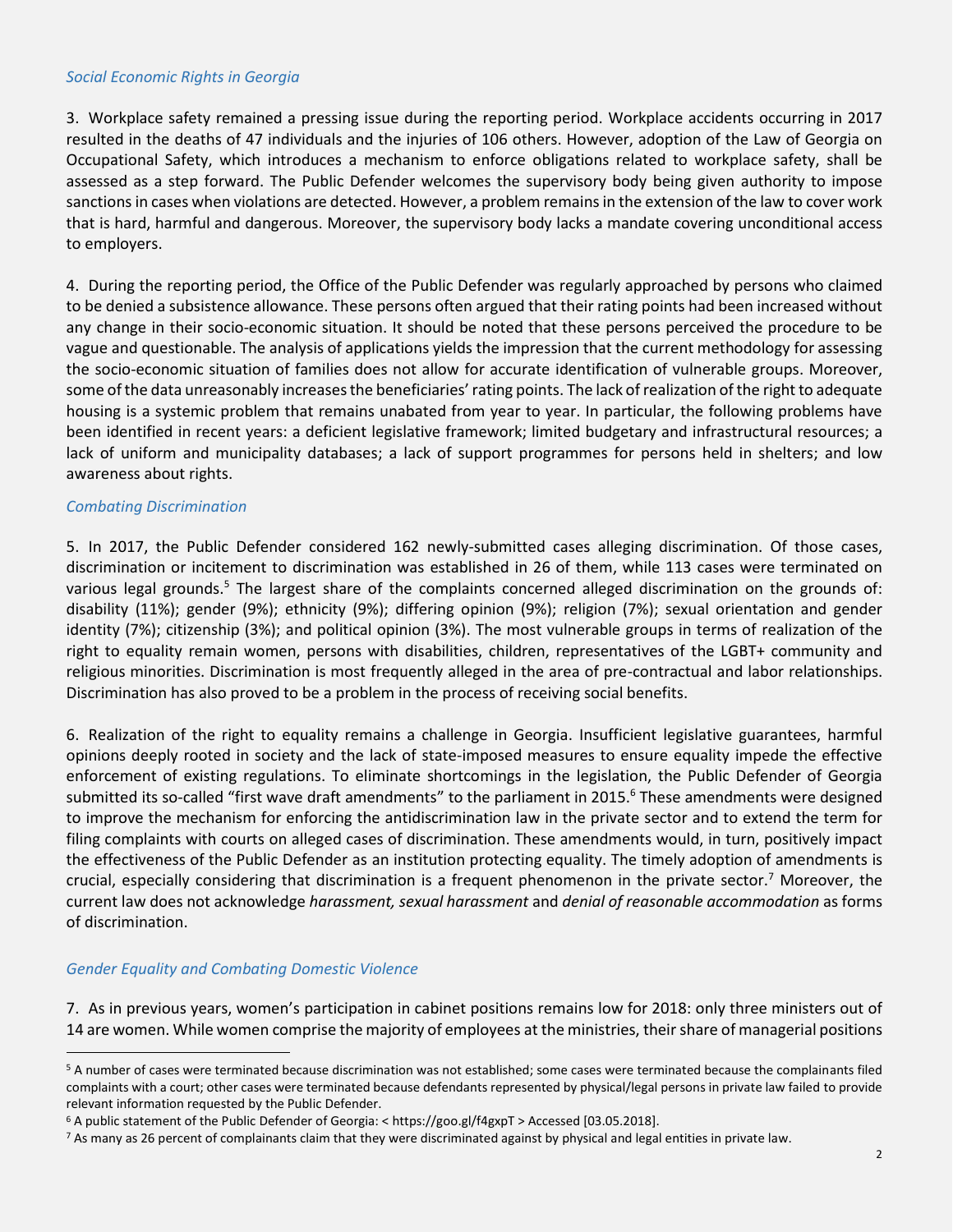is insignificant – 19%.<sup>8</sup> Only one ministry has an advisor on gender issues; eight ministries do not have such a position at all; in six ministries, the gender advisory function is performed by other officials as an additional responsibility.<sup>9</sup> Women's participation in implementing local self-governance also remains a problem. Gender analysis of the 2017 local elections demonstrated the low number of women candidates both from single seat constituencies and on party lists.<sup>10</sup> As a result, the share of women's representation in the Municipal Councils is only 13.46%. Among 64 elected mayors, only one is a woman. $^{11}$ 

8. According to the data of the Chief Prosecutor's Office of Georgia, in 2017, investigations were launched into 26 cases of killings of women (including 14 cases involving evidence of domestic violence) and 15 attempted killings of women (including cases involving evidence of domestic violence).<sup>12</sup> The Public Defender identifies a link between the high number of cases of femicide and the absence of a system for monitoring violence against women, domestic violence and risk assessment. In 2017, the Gender Equality Department of the Office of Public Defender examined cases of femicide/attempted femicide where incidents of alleged domestic violence had been reported to the Interior Ministry before the crimes were committed.<sup>13</sup>

#### *Human Rights in the Occupied Territories of Georgia*

## A. Freedom of Movement, Illegal Detentions along the Administrative Boundary Lines (ABLs)

9. Infringement of freedom of movement and illegal detentions by Russian FSB Border Guards along the Administrative Boundary Lines (ABLs) remains one of the key security challenges facing local communities on both sides of the ABLs. In 2017, 514 residents were detained along the South Ossetian ABL and 1,000 along the Abkhazian ABL.<sup>14</sup> The Public Defender's Office documented several cases of physical violence against detainees in detention facilities on the Occupied Territories. According to information provided by the Georgian State Security Service, between 2014 and 2016, 37 citizens reported physical abuse during and after being detained (26 persons on the Abkhazian ABL and 11 on the South Ossetian ABL).

10. Borderization and restrictions on freedom of movement negatively affect the realization of other rights, such as the rights to education, healthcare, property and others. In 2017, the de-facto authorities in Abkhazia shut down two checkpoints along the Abkhazian ABL and nearly tripled the sanction for what it considers "illegal crossing of the border." These decisions will negatively affect the local population and reinforce the isolation of communities located along the ABL: several families were forced to relocate in order to allow their children to receive primary and secondary education; patients now need to spend twice as much money and time to travel to medical facilities on Georgiancontrolled territory; and children and youth are no longer able to engage in extracurricular activities (trainings, summer camps, competitions, etc.) offered by educational institutions on Georgian-controlled territory. Furthermore, the checkpoint closures have particularly adversely affected farmers who previously transported small amounts of agricultural products to markets on Georgian-controlled territory. It also particularly affects the elderly, who, in addition to maintaining family ties, previously often frequented Georgian-controlled territory to obtain various social and healthcare services.

11. The Public Defender of Georgia believes the checkpoint closures and intensifying of sanctions represent another step backwards in terms of realization of the local residents' rights. These decisions restrict local residents' freedom of movement and creates unjustified impediments to obtaining healthcare services and education and maintaining trade and family ties, negatively affecting their economic circumstances. In light of adverse socio-economic conditions

 $\overline{a}$ 

<sup>&</sup>lt;sup>8</sup> According to the information provided by the ministries to the Office of the Public Defender, as of February 2018, there are 1,824 men and 425 women in managerial positions across 14 ministries.

<sup>9</sup> Among existing ministries, only the Ministry of Internally Displaced Persons from the Occupied Territories, Accommodation and Refugees of Georgia has an advisor on gender issues.

<sup>&</sup>lt;sup>10</sup> Women comprise a mere 7.62% of members of elected self-government bodies and 1.85% of elected mayors of 54 self-government units.

<sup>&</sup>lt;sup>11</sup> Information is available online at: [< https://goo.gl/25yvrS](https://goo.gl/25yvrS) > Accessed [03.05.2018].

<sup>12</sup> The letter of the Chief Prosecutor's Office of Georgia № 13/10053, February 8, 2018.

<sup>&</sup>lt;sup>13</sup> Public Defender's recommendations (27/12/2017; N 08/17745) to the Ministry of Internal Affairs of Georgia concerning ineffective responses to cases of domestic violence.

<sup>&</sup>lt;sup>14</sup> Supra note 2. The Annual Report of the Public Defender of Georgia for 2017, pp 317-320.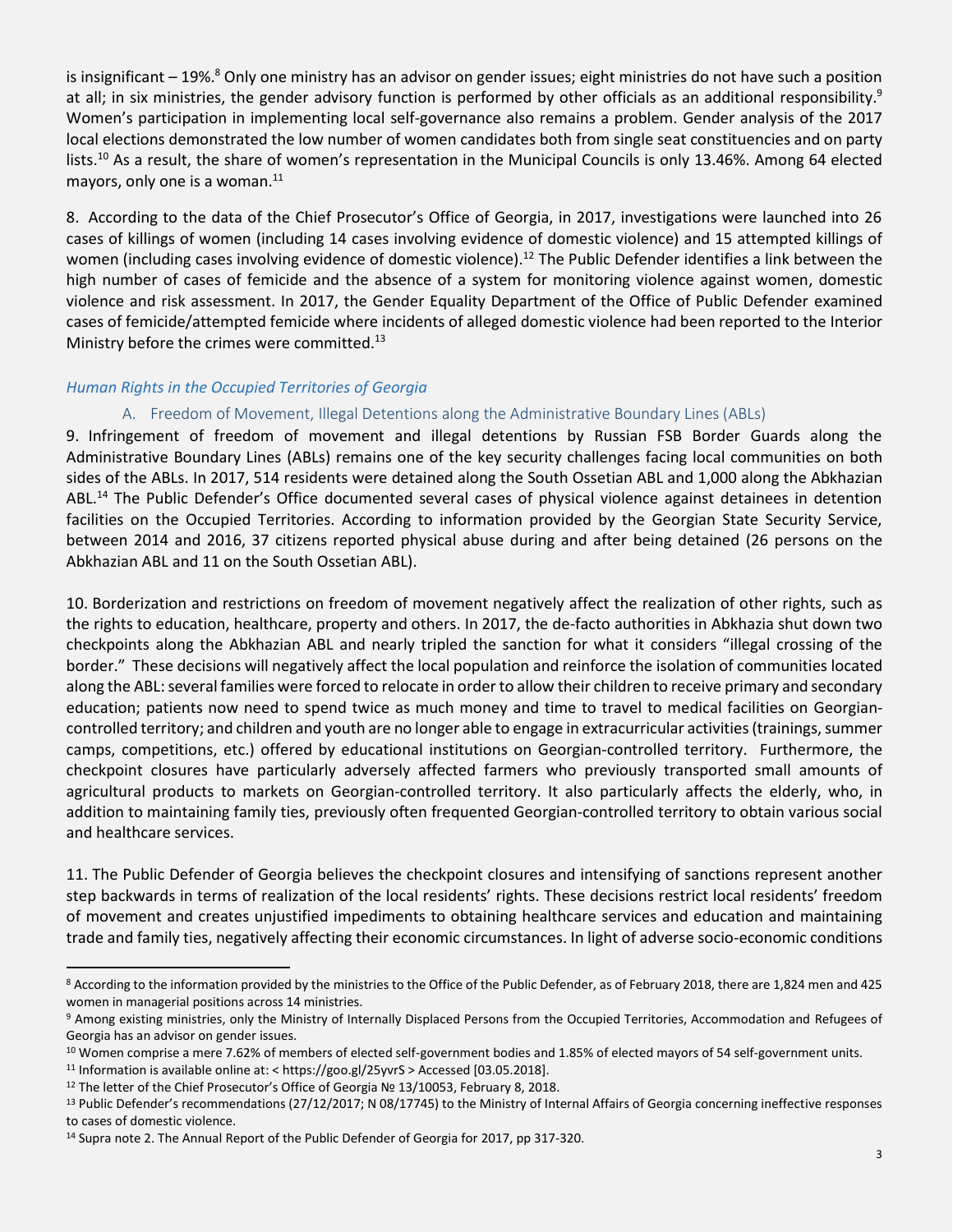and the dire human rights situation, there is a risk the ethnic Georgian communities on the occupied territories may be forced to leave their permanent residences and resettle on Georgian-controlled territory.

# B. Right to Life on the Occupied Territories of Georgia

On February 22, 2018, Georgian citizen Archil Tatunashvili, along with two other Georgian citizens, was arrested at the checkpoint in occupied Akhalgori District in South Ossetia/Tskhinvali region. On February 23, the de facto authorities released information about his death in Tskhinvali hospital. The de facto authorities claimed A. Tatunashvili had attempted to resist arrest by the security forces, during which he fell down stairs and sustained injuries. According to the information available to the Public Defender of Georgia, he was already dead when he was taken to hospital, where his body showed the marks of physical injuries. The other two Georgian detainees were released on February 25, though they were deprived of their documents and prohibited from leaving the occupied territory for 20 days. The de facto authorities sent tissue samples from A. Tatunashvili's body to the Russian Federation for forensic examination. However, for nearly a month they refused to transfer his body to his family, who reside on Georgian-controlled territory. Reportedly, the Russian forensic examination indicated injuries on both limbs but concluded he died as the result of a heart attack. A forensic and medical examination is currently underway in the Georgian National Forensic Bureau. However, a Tbilisi-based independent forensic expert who participated in the examination said A. Tatunashvili's body had "multiple [blunt] injuries, scratches and bruises almost all over the body." Later, a lawyer representing his family unveiled information that the body was transferred to the Georgian authorities missing some internal organs, a fact which could hinder the comprehensive forensic examination.

12.In previous years, two other cases of violation of the right to life took place on the occupied territories of Abkhazia and South Ossetia/Tskhinvali region. In 2016, Giga Otkhozoria was killed by a so called border guard on the ABL of Abkhazia at Khurcha-Nabakevi checkpoint. Despite the CCTV camera recording of the incident, the perpetrator has not been punished.<sup>15</sup> In 2014 Akhalgori resident, David Basharuli disappeared on the territory of South Ossetia/Tskhinvali region and his body was found about half a year later hanging on a tree.<sup>16</sup> Neither of these cases have been investigated.

13.Given that the Russian Federation exercises effective control over the territory of Abkhazia and Tskhinvali region and FSB border guards are stationed at the checkpoint where Archil Tatunashvili was detained; besides, Russian FSB border guards stationed on the ABLs completely control the division line, including the Khurcha-Nabakevi checkpoint where Giga Otkhozoria was killed, the Public Defender of Georgia believes the Russian Federation is responsible for the violation of their right to life.

# C. Social-Economic and Civil Rights in the Occupied Territories of Georgia

14. The practice of banning Georgian as a language of instruction for pupils of ethnic Georgian background in Abkhazia, and of preventing such pupils from participating in various educational activities on Georgian-controlled territory, continues and constitutes a violation of the rights of the child and discrimination on grounds of ethnicity. The Abkhaz de-facto authorities have no intention of considering any form of multilingual education except for that in Russian. Mirroring the situation in Abkhazia, in 2017 the de-facto authorities in South Ossetia/Tskhinvali region decided to introduce Russian as a language of instruction in six ethnic Georgian primary schools in occupied Akhalgori district. As a result, the language of instruction was changed to Russian, while Georgian is now offered only as a foreign language class. Therefore, the ethnic Georgian population in Akhalgori district is now deprived of its right to mother-tongue education.

 $\overline{a}$ <sup>15</sup> "Public Defender's Statement on Murder of G.O. at Dividing Line", available at [14.05.2018]. Public Defender's Statement is available online at: < https://goo.gl/XkTCQa > Accessed [03.05.2018].

<sup>16</sup> Information available online at: < https://goo.gl/t7vbQc > Accessed [03.05.2018].